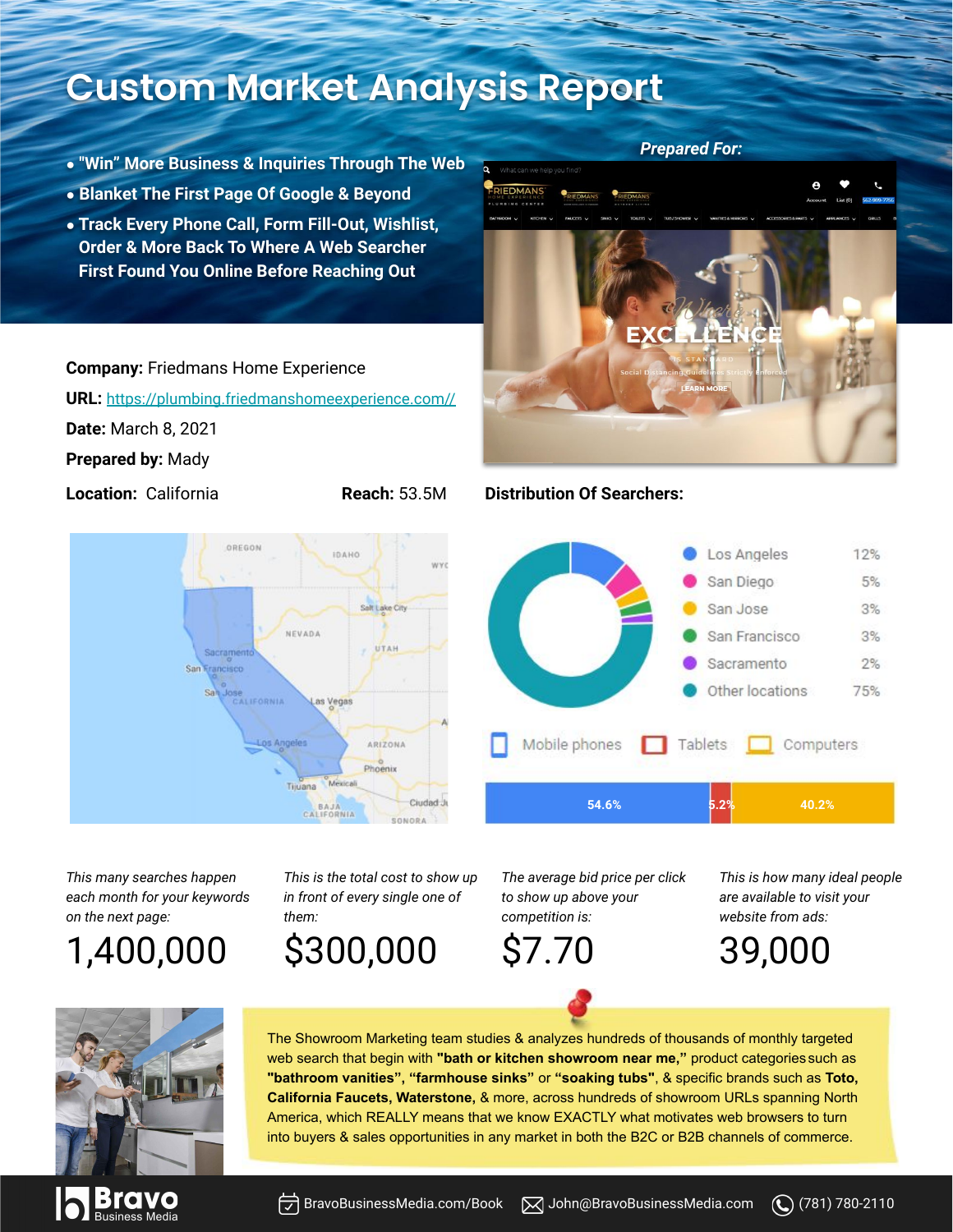## **Search Statistics**

### **Product Category Keyword Searches:**

| Keyword                 | $\downarrow$ Impressions |
|-------------------------|--------------------------|
| Appliances              | 186,957.44               |
| Air Purifier            | 174,862.38               |
| Bathroom Vanities       | 113,086.47               |
| Toilets                 | 59,237.09                |
| Shower Doors            | 47,295.25                |
| Air Conditioners<br>n 1 | 42,179.11                |
| Bathroom Faucets<br>- 1 | 39,086.37                |
| Garbage Disposal        | 38.596.32                |
| Coolers                 | 26,194.60                |
| Water Filtration        | 25,321.50                |
| Kitchen Faucets         | 23,632.94                |
| Kitchen Sinks           | 22,398.23                |
| Shower Pans             | 20,809.10                |

#### **Brand Keyword Searches:**

| Keyword                 | $\downarrow$ Impressions |
|-------------------------|--------------------------|
| Kohler<br>- 1           | 128,050.43               |
| Frigidaire              | 29,528.51                |
| American Standard       | 21,976.23                |
| Speed Queen             | 14,282.10                |
| Ginger                  | 10,565.21                |
| Brizo<br>- 9            | 9,630.07                 |
| Insinkerator<br>- 1     | 8,900.26                 |
| Electrolux              | 8.083.96                 |
| Hansgrohe               | 7,656.61                 |
| Elkay                   | 6,539.95                 |
| Blanco                  | 6,193.34                 |
| <b>Top Knobs</b><br>- 1 | 6,124.15                 |
| Mr. Steam               | 5,686.92                 |

*Prepared For:*



### **Showroom Keyword Searches:**

| Keyword                   | $\downarrow$ Impressions |
|---------------------------|--------------------------|
| Bathroom Showroom         | 4,579.18                 |
| Bath Showroom             | 2.951.19                 |
| Bathroom Store            | 1,987.88                 |
| Kitchen Showroom          | 1,877.90                 |
| Plumbing Showroom         | 1,224.44                 |
| Cabinet Showroom          | 702.63                   |
| Cabinet Showroom near Me  | 341.55                   |
| Bathroom Showroom near Me | 258.03                   |

**The Competitive Analysis** below is just a sample report. Once you have live ads, Google will share exactly how many % of the time your competitors are taking your spot. We can combine this with companies you already know to show your ads when someone types in your competitors.

#### **Competitive Analysis:**

| Display URL domain            | Impression<br>J<br>share | Overlap rate |
|-------------------------------|--------------------------|--------------|
| You                           | 56.45%                   |              |
| modernbathroom.com            | 35 48%                   | 41 90%       |
| kohlerexperiencecenterlax.com | 33.06%                   | 36.19%       |
| builderssurplus.net           | 29.30%                   | 33.81%       |
| polarishomedesign.com         | 27.15%                   | 32.86%       |
| flooranddecor.com             | 17.20%                   | 20.00%       |
| homedepot.com                 | 12 63%                   | 15.71%       |
| homeadvisor.com               | 10%                      | 7.14%        |
| thekitchenstore net           | < 10%                    | 6.67%        |
| rebacksplumbing.com           | < 10%                    | 7.14%        |
| labathroomvanities.com        | < 10%                    | 5.24%        |

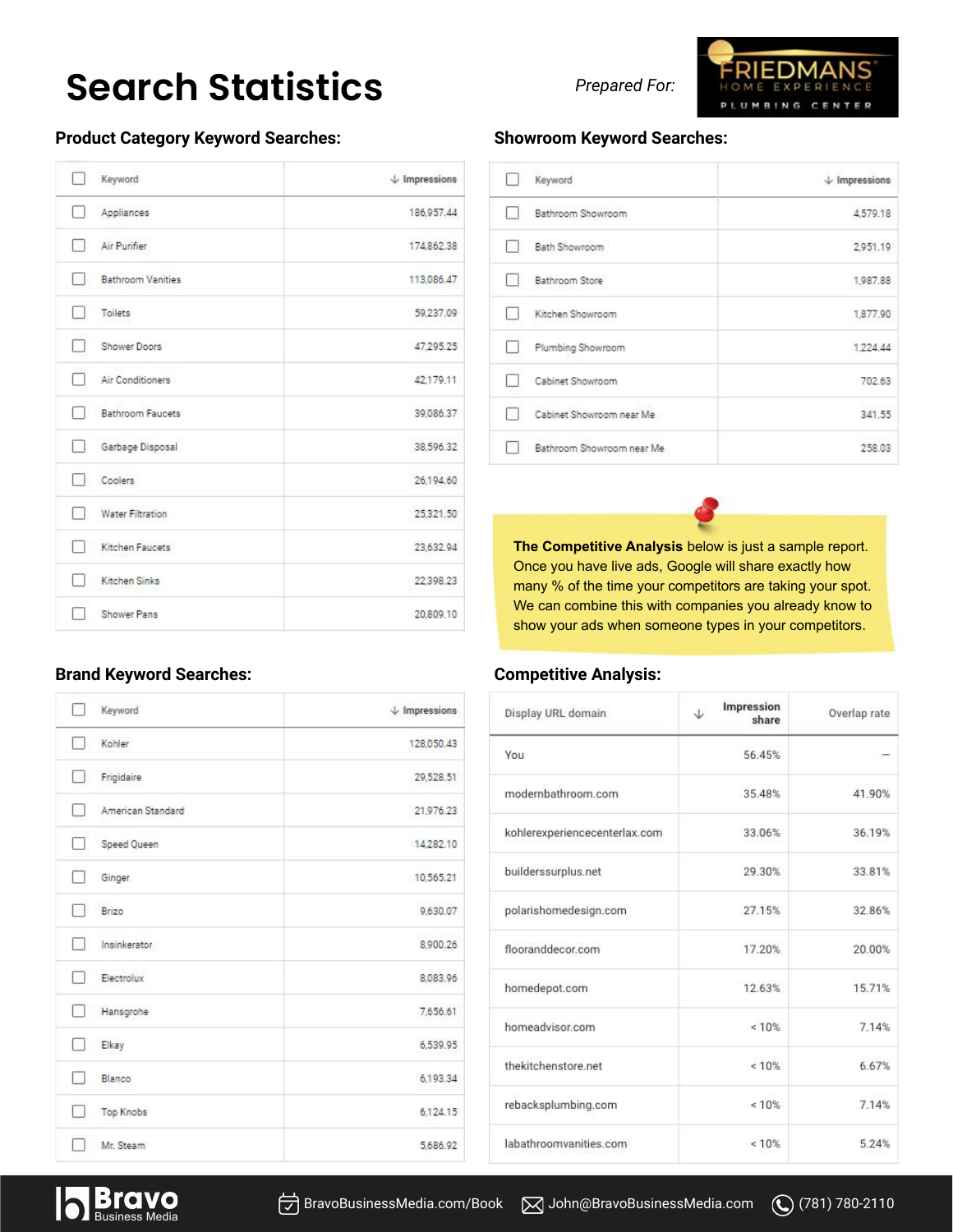# **Competitive Analysis**

*Prepared For:*

### **Custom Range Hoods ([customrangehoods.ca/\)](https://www.customrangehoods.ca/)** *No Ads found, SEO keywords below*

| Keyword                                                        | Volume | Rank (Change) |                | KD | CPC(B)                   |
|----------------------------------------------------------------|--------|---------------|----------------|----|--------------------------|
| custom hood vents<br>C https://www.customrangehoods.ca/        | 340    | 80            | 3个             | 82 | \$4.05                   |
| custom metal range hoods<br>C https://www.customrangehoods.ca/ | 340    | 85            | 3 <sub>0</sub> | 75 | \$5.15                   |
| custom stove hoods<br>C https://www.customrangehoods.ca/       | 200    | 88            | $1 +$          | 74 | \$1.10                   |
| custom metal range hood<br>C https://www.customrangehoods.ca/  | 70     | 81            | $7\sqrt{ }$    | 66 | $\overline{\phantom{a}}$ |
| custom hood vent<br>C https://www.customrangehoods.ca/         | 55.    | 94            | $1 +$          | 82 |                          |

### **Berenson Corp [\(berensonhardware.com/](https://www.berensonhardware.com/)[\)](http://hudsonsluxury.com/))** *No Ads found, SEO keywords below*

| Keyword                                                          | Volume            | Rank (Change) |                              | KD     | CPC(B) |
|------------------------------------------------------------------|-------------------|---------------|------------------------------|--------|--------|
| cabinet hardware<br>E https://www.berensonhardware.com/CatSearch | 39.1k             | 94<br>$2^$    | 96                           | \$1.75 |        |
| hardware<br>E https://www.berensonhardware.com/                  | 36.2k             | 55            | $5\sqrt{ }$                  | 99     | \$0.44 |
| drawer pulls<br>C https://www.berensonhardware.com/              | 19k               | 85            |                              | 93     | \$1.23 |
| bpn<br>L' https://www.berensonhardware.com/itemdetail            | 14.9 <sub>k</sub> |               | $47.10\,\mathrm{\downarrow}$ | 96     | \$0.69 |
| andante<br>Le https://www.berensonhardware.com/CatSearch         | 11.8k             | 35            | $2\sqrt{ }$                  | 97     | \$2.39 |

### **Vita Futura [\(vitafutura.com/\)](https://www.vitafutura.com/)** *No Ads found, SEO keywords below*

| Keyword                                                                    | Volume<br>$27.8*$ | Rank (Change) |             | KD | CPC(B) |
|----------------------------------------------------------------------------|-------------------|---------------|-------------|----|--------|
| shower curtain rod<br>C https://www.vitafutura.com/rods-rings/             |                   | 68            | $5\sqrt{ }$ | 83 | \$0.89 |
| bathroom rugs<br>C https://www.vitafutura.com/rugs/                        | 14.7 <sub>k</sub> | 64            | $11 +$      | 98 | \$0.69 |
| custom shower curtains<br>C https://www.vitafutura.com/curtains/custom.asp | 9.7k              | 30            | 6个          | 70 | \$0.63 |
| bath rugs<br>C https://www.vitafutura.com/rugs/                            | 6.4k              | 31            | 13个         | 98 | \$0.70 |
| shower rods<br>C https://www.vitafutura.com/rods-rings/                    | 5.8k              | 81            | 6个          | 86 | \$0.59 |